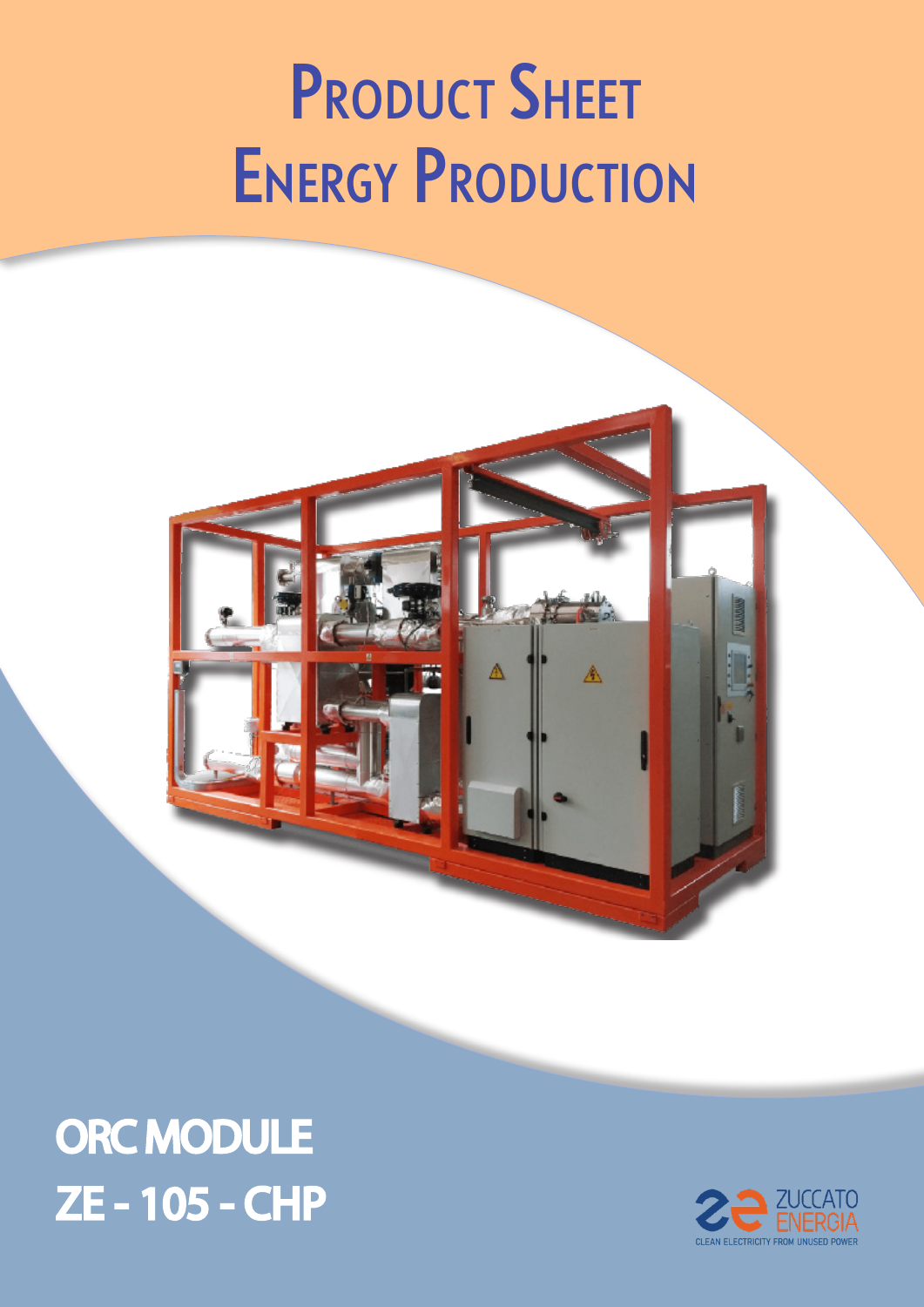## PLANT TECHNOLOGY

The structure of the proposed plant is based on the so-called low-temperature organic Rankine cycle (LT-ORC), and may be summed up by the diagram in Figure 1.

A heat source [1] generates heat, which is conveyed through a **vector fluid** circulating into a closed loop to one or more primary heat exchangers, usually a **preheater** and an **evaporator [2]**, where said heat is transferred from the vector fluid to the **working fluid**.

The working fluid - a low-boiling, biodegradable, non toxic liquid when at room temperature - **boils** in the evaporator at a temperature far lower than that of water, becoming a high-pressure dry gas which spins through its expansion the impeller of a specifically designed and sized **turbine [3]**.

The high-speed rotation (12.000 $\div$ 18.000 Rpm) of the turbine shaft spins the rotor of a **generator** which is directly connected to it, thus producing **electric power** [4] which, after being synchronized in frequency, phase and voltage by a **power converter**, may be injected into the national power grid or self-consumed, according to local needs and policies.

Downstream the turbine, the working fluid - still in gas phase - is conveyed to another heat exchanger, called a **condenser [5]**, where it is cooled, releasing its excess heat and condensing back into a liquid which is collected in a **condensation tank**, ready to be sent back to the primary heat exchanger by a **recircu**lation pump, thus closing the loop.

**Excess heat** released in the condenser is a low-temperature thermal energy source itself, which may be used for other purposes such as preheating or dessiccating biomass fuel (thtus increasing its heating value), building heating, hot water production and so on.

In case that is not possible, residual heat may be dissipated by using an **external cooling system** [6] such as an evaporative cooling tower or a dry cooler.

The ZE-105-CHP module is a highly versatile **combined heat and power generation system**, which operates in combined heat & power (CHP) mode producing more than 1 MWT thermal output at 80°C for heating or sanitary use as well as 105 kW of electric power.

This makes this system the ideal choice for large residential plants or any other application where the need for thermal power takes a precedence over that for electric power.

Moreover, as a purely cogenerative plant, this system has access to the **regional and state** incentives reserved for those systems.

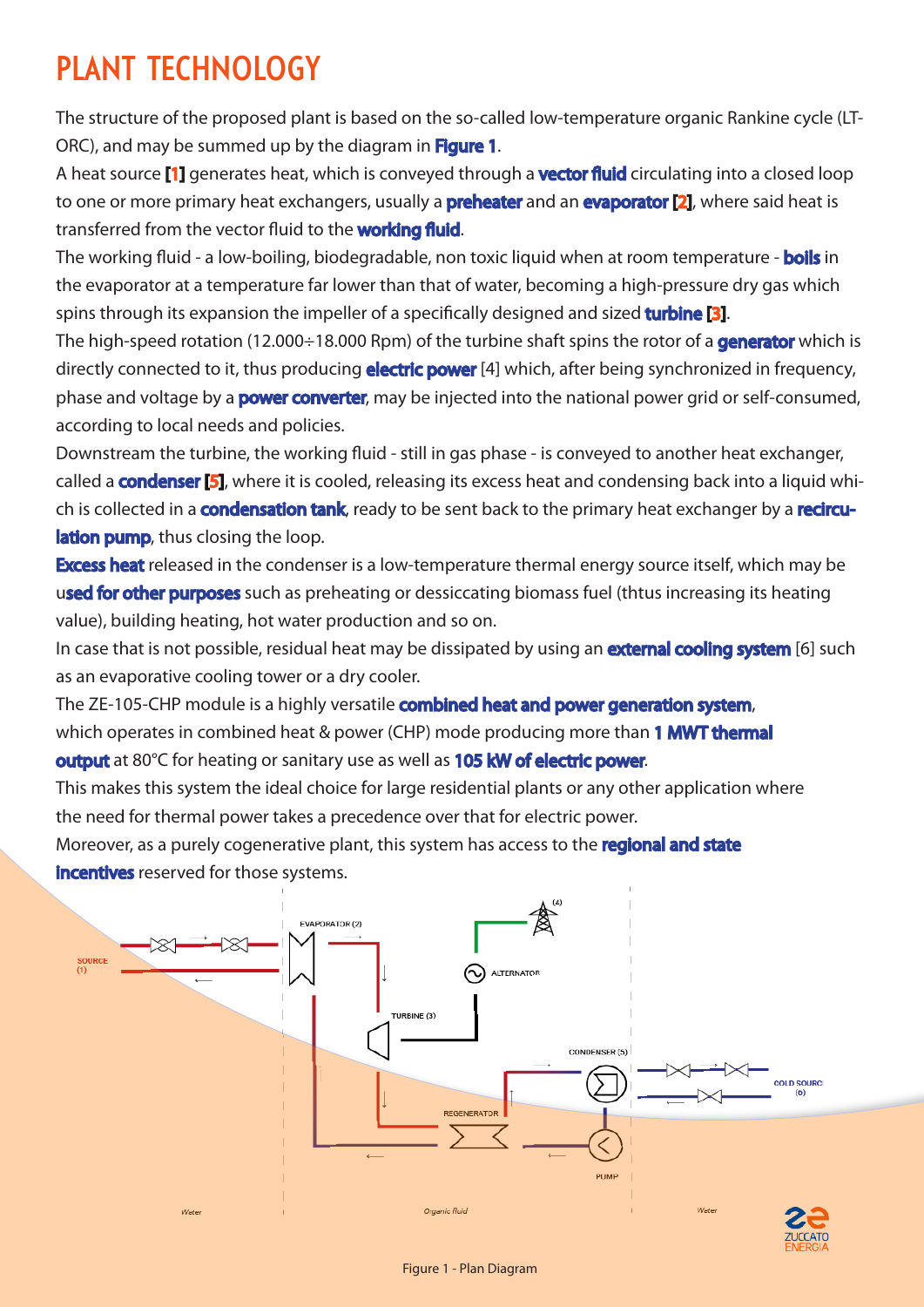## INNOVATOIN

Independently designed and manufactured using the most advanced technologies in finite elements and fluid-dynamics analysis (CFD/CFX), the ZE turbogenerators are designed from scratch to operate in a low-temperature organic Rankine cycle which uses a special working fluid that offers better performances and several advances over traditional steam turbines:

• Low operational temperature which allow our systems to tap even low-grade heat sources;

• High condensation temperature which may allow the use of simple air-cooled condensers;

• Totally dry working fluid, which means no turbine blade erosion, giving the system high reliability and reduced maintenance costs as well as fewer controls;

• Lower operational pressures (20 bar max), which mean safer operation, less bureaucratic prodlems and reduced plant costs;

• No atmospheric emissions (closed circuit operation);

From an environmental standpoint, ZE systems are reproachless:

• They recover otherwise wasted resources such as waste heat and byproducts or help tapping renewable sources such as solar and geothermal heat;

• They use plain tap water for thermal energy transfer instead of environmentallydangerous diathermal oil;

• Their working fluid is ozone-friendly, non-toxic, non flammable in liquid form, and 100% biodegradable;

• They are made of recyclable, **environmental friendly materials**, use a minimum of plastic parts and employ no toxic substances in theri construction.

The ZE turbogenerators have been custom designed from scratch for the purpose of being installed in small plants (<1MWe). So, several engineering solutions have been incorporated in their design to enhance their performance:

• Direct turbine-to-alternator coupling, to eliminate the attrition losses inherent in gearboxes;

• Use of ceramic bearings to prolong operational life and allow very high-rpm operation;

• Custom-designed and sized turbines and power converters for every plant size to obtain optimal mechanical-to electric energy conversion and performance in energy grid output. Our innovative technology has already been widely field-tested with success in dozens of plants throughout Europe, Asia, Africa and America, from biomass and biogas fueled plants in Italy to solar-assisted plants in Africa, from large farms in the USA to Korean power stations.. All systems by Zuccato Energia are equipped with telecontrol and telediagnostic systems that allow constant monitoring and real-time intervention in case of malfunction through the 3G / GPRS / EDGE cellphone network and any Web-savvy device (PC or tablet).

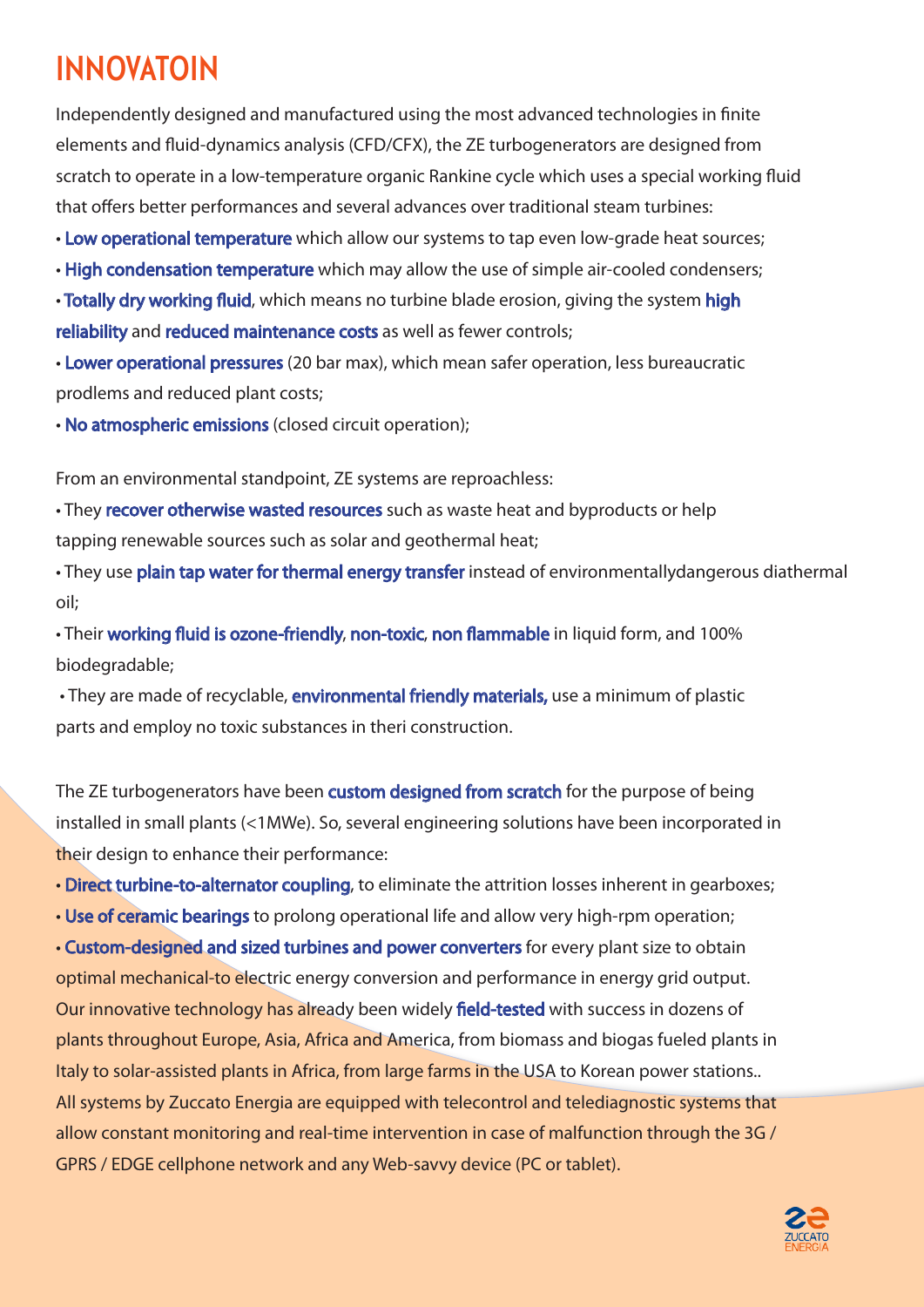## ORC CIRCUIT COMPONENTS



## PROCESS DATA

#### WORKING FLUID

| <b>Type</b>                     | Mixture of non-toxic, non-flammable, environmental-frien-<br>dly HFCs |
|---------------------------------|-----------------------------------------------------------------------|
| Operational range               | 60-165 $°C$                                                           |
| <b>Condensation temperature</b> | $\sim$ 33°C (@1 bar)                                                  |
| <b>Working pressure</b>         | max. 20 bar                                                           |
| Organic vapor mass flow         | $\sim$ 7.8 kg/s                                                       |
|                                 |                                                                       |

#### HEAT EXCHANGER

| <b>Type</b>                   | <b>Brazed plate</b>                               |
|-------------------------------|---------------------------------------------------|
| Working pressures             | 30 bar (Nominal) / 39 bar (Test) /225 bar (Burst) |
| <b>Construction materials</b> | AISI316 S/S & 99,9% copper                        |
| Max working temperature       | $195^{\circ}$ C                                   |

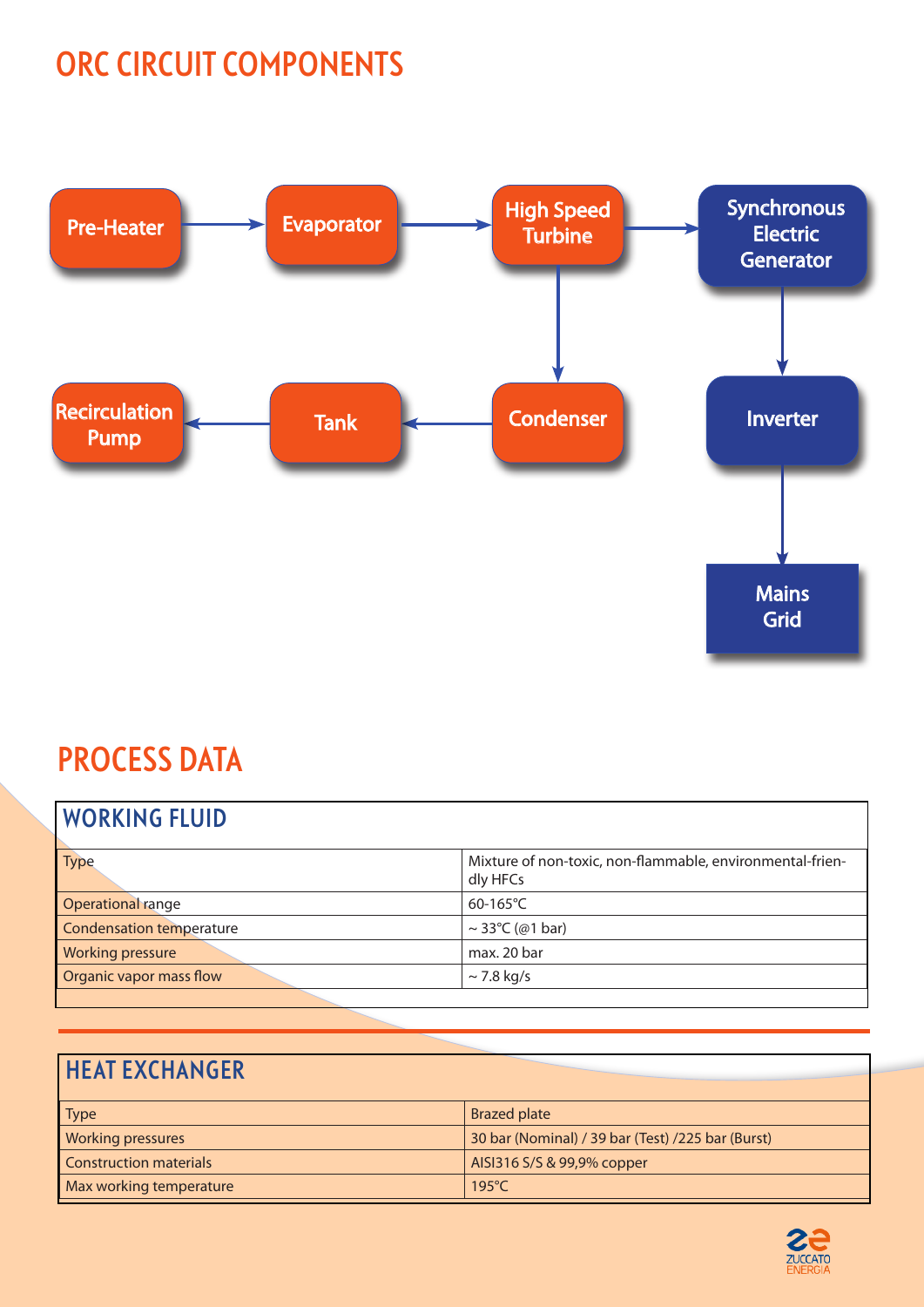### PREHEATER + EVAPORATOR

| Total thermal power input                | 1280 kWt                     |
|------------------------------------------|------------------------------|
| Vector fluid                             | Pressurized water            |
| Vector fluid themperature (input/output) | $\geq 160^{\circ}$ C / 140°C |
| Vector fluid flow rate                   | 14,88 kg/s                   |
| Electric power output from turbine       | 105 kWe                      |

## **CONDENSER**

| Thermal power dissipation                     | 1157 kWt    |
|-----------------------------------------------|-------------|
| Condenser cooiling water temperature (in/out) | 60°C / 80°C |
| <b>Condenser circuit flow</b>                 | 13,82 kg/s  |

#### TURBINE

| <b>Type</b>                          | Single-stage radial inflow turbine w/fixed nozzles, directly<br>coupled to generator shaft                  |
|--------------------------------------|-------------------------------------------------------------------------------------------------------------|
| Operating Temperature (Input/Output) | $145^{\circ}$ C/~100 $^{\circ}$ C                                                                           |
| Stage pressure                       | PS 16 (tested to 24 bar)                                                                                    |
| <b>Materials</b>                     | Machined steel (body) / Aluminium alloy (impeller                                                           |
| Speed control                        | Feedback loop on the generator current output                                                               |
| Seals and gaskets                    | Sealed labyrinth on impeller back and optionally<br>at generator interface.<br>Env. seal: Gaskets / O-rings |

#### **GENERATOR**

| Type                    | Synchronous, permanent magnet              |
|-------------------------|--------------------------------------------|
| <b>Power Output</b>     | 105 kWE                                    |
| Cooling fluid           | Water + glycol (antifreeze) mix @ TIN<40°C |
| <b>Rotational Speed</b> | 17.000 Rpm (1218 kRpm)                     |
| Rectifier /synchronizer | Built-in / Included                        |
| Cooling system          | Water jacket                               |

| <b>INVERTER</b>                           |                                         |
|-------------------------------------------|-----------------------------------------|
| <b>Type</b>                               | IGBT- mains synchronized, air-cooled    |
| Output power                              | <b>105 kWE</b>                          |
| Output voltage / frequency                | 380 - 480 V 3-phase   50/60Hz           |
| Max operational environmental temperature | $40^{\circ}$ C                          |
| <b>Braking chopper</b>                    | included, 105 kW, on external resistors |